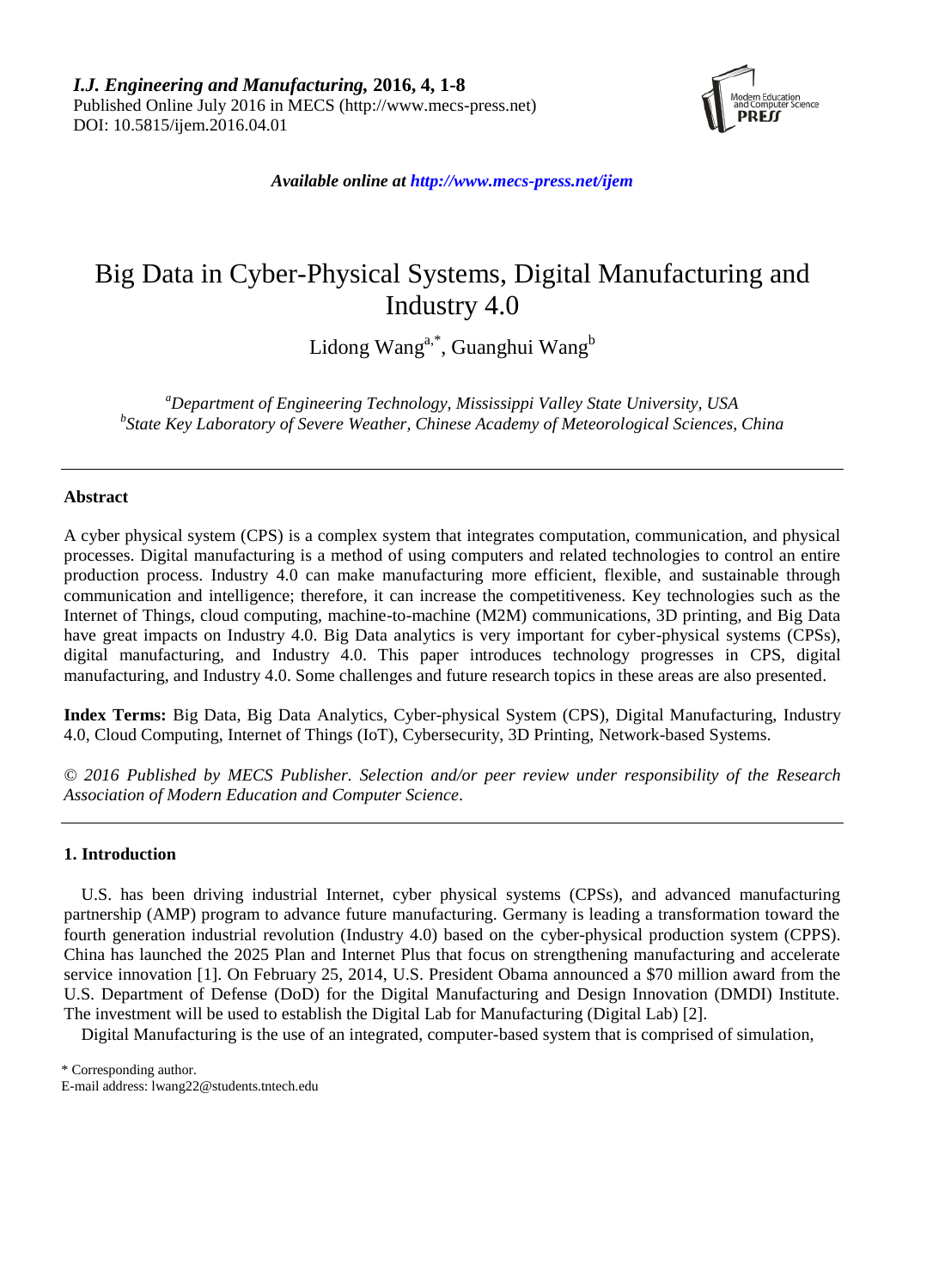three-dimensional (3D) visualization, analytics and various collaboration tools to create product and manufacturing processes simultaneously. It evolved from manufacturing initiatives such as design for manufacturability (DFM), computer-integrated manufacturing (CIM), flexible manufacturing, lean manufacturing, and others that highlight the need for more collaborative product and process design. It is the approach of using computers to control the entire production process. [\(http://www.plm.automation.siemens.com/en\\_us/plm/digital-manufacturing.shtml\)](http://www.plm.automation.siemens.com/en_us/plm/digital-manufacturing.shtml). Manufactures will begin to build 3D value chains (Demand oriented, Data driven, and Digitally executed). Product life-cycle management strategies will become increasingly global, multidisciplinary, innovation based, and customer focused [3].

The term Industry 4.0 has been referred to the fourth industrial revolution, or the introduction of Internet technology in the manufacturing industry to make factories more intelligent; increase ergonomics, adaptability, and resource efficiency, etc. [4]. The vision of Industry 4.0 is to go far beyond lean manufacturing or the early computer-integrated-manufacturing techniques [5]. Industry 4.0 is the vision of the industry production in the future.

Nine technologies in Industry 4.0 are transforming industrial production. The nine technologies are: simulation, augmented reality, autonomous robots, the industrial "Internet of Things", the cloud, cybersecurity, additive manufacturing, horizontal and vertical system integration, and Big Data and analytics. The industrial Internet of Things (IoT) will link all of the company's components, equipment, and products with embedded computing and sensors. Cybersecurity will protect manufacturers' production lines and industrial systems from hackers and other threats [6]. Industry 4.0 and smart manufacturing support manufacturing digitally [7].

An important component of Industry 4.0 is the fusion of the physical world and the virtual world [8]. This fusion is made possible by cyber-physical systems (CPSs). Smart factories constitute a key feature of Industry 4.0. [9]. A smart factory can be defined as a factory where CPSs communicate over the IoT and help people and machines in the execution of their tasks [8]. The following is some sub-processes for a smart factory [10]:

- M2M communication via Internet of Things (IoT)
- Consistent communication from the sensor to the cloud
- Integration of robotics and innovative drive technologies
- Radio frequency identification (RFID) as the basis for parts tracking and intelligent products

The purpose of this paper is to introduce cyber physical systems (CPSs), digital manufacturing, Industry 4.0, their progresses, and Big Data analytics in the three areas. The organization of the paper is as follows: the next section introduces methods and technologies in CPSs; Section III introduces some applications digital manufacturing; Section IV introduces technologies and design principles of Industry 4.0; and the final section is conclusions.

#### **2. Cyber-Physical Systems**

Cyber means computation, communication, and control that are discrete, switched, and logical; the term physical refers to natural and human-made systems governed by the laws of physics and operated in continuous time [11]. A cyber-physical system (CPS) is defined as transformative technologies for managing interconnected systems between their computational capabilities and physical assets [12]. A CPS is a system of collaborating IT elements and being designed to control physical (mechanical, electronic) objects. Communication takes place via a data infrastructure such as the Internet. Traditional embedded systems can be regarded as a special case of a stand-alone CPS [13].

A CPS generally consists of two main functional components: (a) the advanced connectivity that ensures real-time data acquisition from the physical world and information feedback from the cyber space; (b) intelligent data management, computational and analytics capability that constructs the cyber space [12]. Some technologies that are closely connected to the CPS are IoT, wireless sensor networks, and cloud computing. Wireless sensor networks are regarded to be a vital component of CPS [14]. The Internet technology provides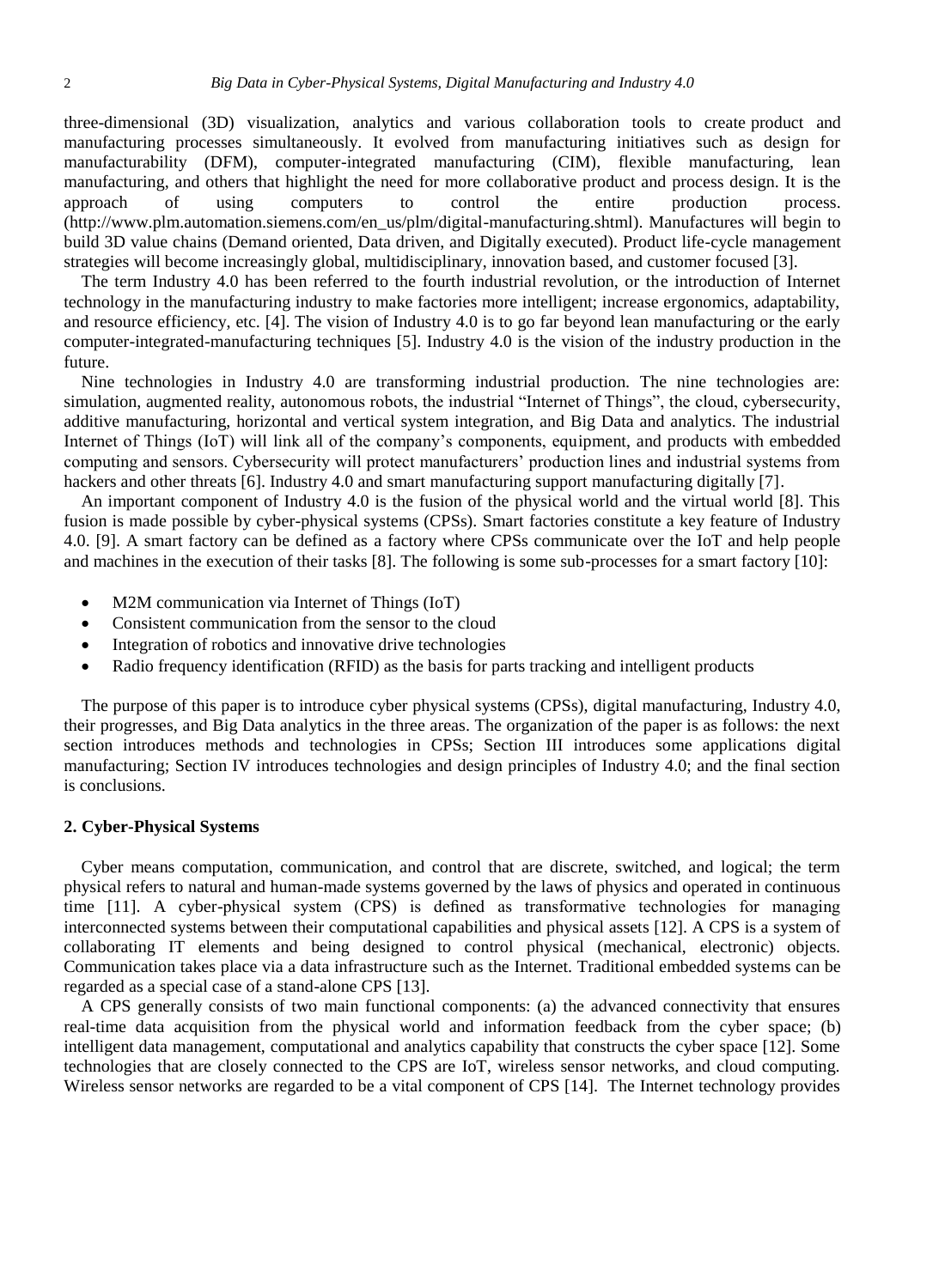essential approaches to enhancing the performance of cyber-physical systems. Internet technology approaches comprise the following concepts [15]:

- The Internet of Things (IoT): It comprises communicating smart systems using IP addresses. This enables each physical object being equipped with a unique IP address.
- The Internet of Services (IoS): It comprises new service paradigms such as being provided by the service oriented architecture (SOA) or the REST-technology.
- The Internet of Data (IoD): It enables to store and transfer mass data appropriately, and to provide new and innovative analysis methods for interpreting mass data.

A 5-level CPS structure has been proposed. It defines how people construct a CPS from the initial data acquisition, then analytics, and to the final value creation. It is outlined in Table 1 [16]. Among the 5*C* levels, the cognition and configuration levels are the most difficult to achieve [17].

Table 1. 5*C* Architecture for the Implementation of a Cyber-physical System

| <b>Levels</b>                     | <b>Descriptions</b>                                                                                                                                                                                                                                                 |  |  |
|-----------------------------------|---------------------------------------------------------------------------------------------------------------------------------------------------------------------------------------------------------------------------------------------------------------------|--|--|
| <b>Smart Connection</b>           | Acquiring accurate and reliable data from machines and their components is the first step                                                                                                                                                                           |  |  |
| Data-to-information<br>Conversion | Meaningful information has to be inferred from data.                                                                                                                                                                                                                |  |  |
| Cyber                             | This level acts as a central information hub in this architecture. Having massive information gathered, specific<br>analytics have to be conducted to extract additional information for providing better insight.                                                  |  |  |
| Cognition                         | Implementing CPS upon this level generates a thorough knowledge of the monitored system. A proper presentation<br>of the acquired knowledge to expert users supports a correct decision.                                                                            |  |  |
| Configuration                     | This level is the feedback from the cyber space to the physical space and acts as a supervisory control to make<br>machines self-configure and self-adaptive. This stage acts as a resilience control system (RCS) to apply corrective<br>and preventive decisions. |  |  |

Cyber physical systems (CPSs) in a manufacturing and automation context can be referred to different manufacturing processes including simulation, design, control, and verification. Emerging CPSs will be connected, distributed, and coordinated; they must be responsive and robust. In manufacturing, CPSs can improve quality and productivity through smart prognostics and diagnostics using big data from different machines, networked sensors, and systems [17]. In manufacturing, a CPS can combine progresses, which is achieved by large computing systems on planning, modelling, and prediction with the power of data that is generated during manufacturing processes by a lot of small data-driven devices such as actuators, sensors, or RFID readers. These devices are enabled by advances in cognitive control systems and M2M communications. A CPS in manufacturing is also called cyber-physical production system (CPPS) [30]. Sometimes, it is necessary to perform a real-time processing of massive amount of high-dimensional data with low quality or low information content collected by CPS sensors. Online processing of high dimensional and low-quality data is a challenge [18]. For more complicated manufacturing systems, for example, semiconductor manufacturing, the integration of data from heterogeneous sources (different suppliers, different time stamps, and different data formats) is also a challenge [17].

For the security of cyber-physical systems, advanced technologies are needed to provide a secure infrastructure for managing information assets in a manufacturing environment. In addition to known vulnerabilities in manufacturing, it is needed to handle new vulnerabilities of cyber physical systems in intelligent machines with sensors and control systems [19]. A CPS can be further developed for managing big data and leveraging the interconnectivity of machines to reach the goal of resilient, intelligent, and selfadaptable machines [12]. The role of Big Data analytics for cyber-physical production systems (CPPS) will reach into design, manufacturing, maintenance, use, and reuse when people try to handle new types of data and problems [4].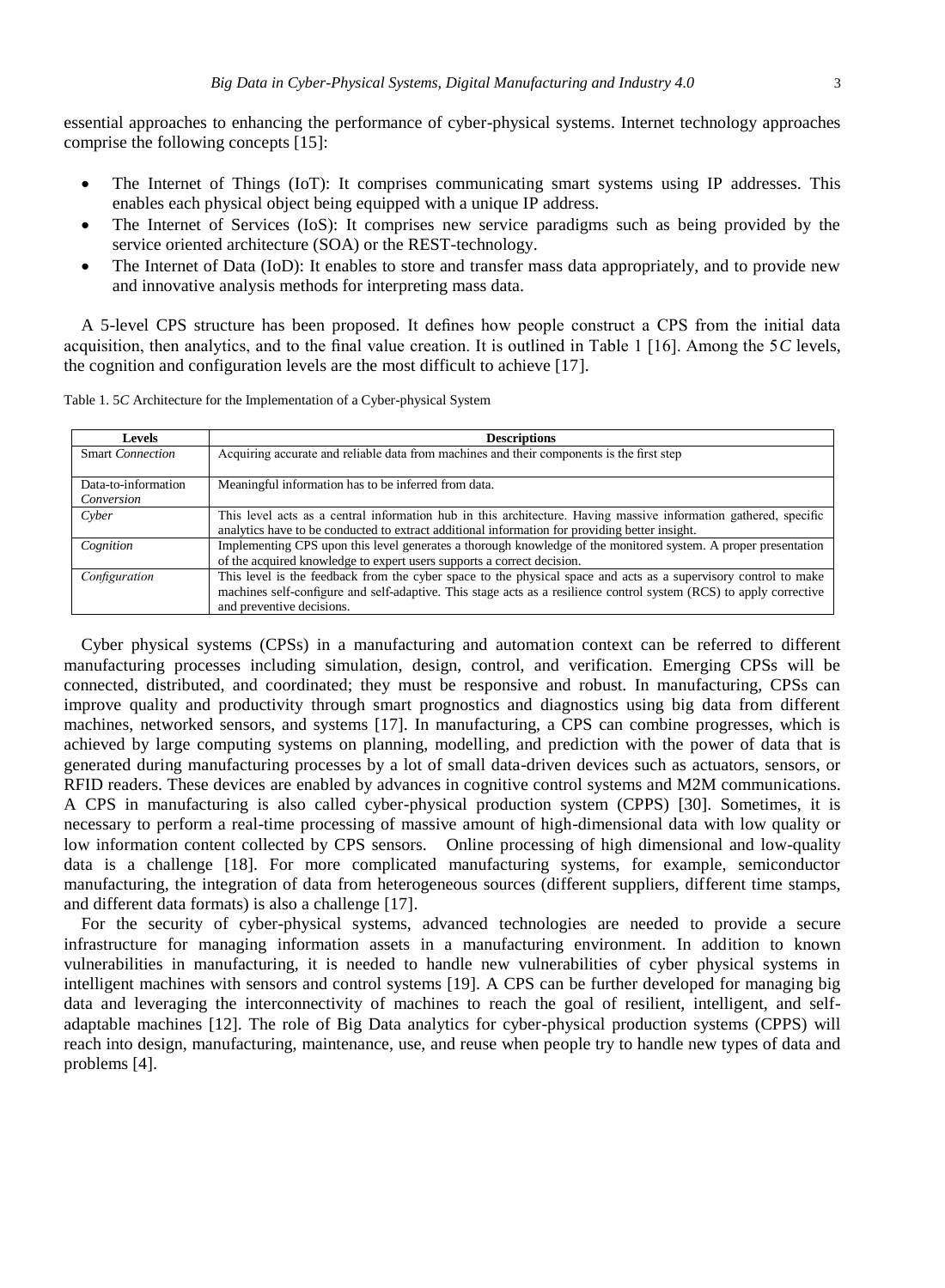## **3. Digital Manufacturing**

Digital manufacturing is the methodology that uses an integrated and computer-based system to create product and manufacturing process definitions simultaneously. The computer-based system consists of analytics, simulation, three-dimensional (3D) visualization, and various collaboration approaches and tools (http://www.plm.automation.siemens.com/en\_us/plm/digital-manufacturing.shtml). Therefore, there is difference between the term digital manufacturing and the term smart manufacturing with smart control and automation, Digital thread is often associated with digital manufacturing. It refers to the integrated chain of data from conception, manufacture, and to end product. This means that modeling processes are focused on design, prototyping, and the use of computer-aided process planning (CAPP), computer-aided design (CAD), computer-aided engineering (CAE), and computer-aided engineering manufacturing (CAM) technologies that facilitate digital threads [20].

The U.S. government announced in 2014 that \$70 million would be invested to create the Digital Laboratory for Digital Manufacturing and Design Innovation (DMDI). DMDI identifies high-performance computing (HPC) and advanced analytics as a key enabler. The Digital Laboratory has planned to use cutting-edge technologies such as mobile technology, cloud computing, and HPC technologies in manufacturing. This will also create online networks of manufacturing machines, factories, and people. In turn, it will help enable realtime collaboration and analysis of big data during design and manufacturing processes [2].

Digital manufacturing progresses very fast. Robotics and CAD/CAE/CAM/CAPP are conventional supporting technologies for digital manufacturing. In addition, Internet of Things (IoT), additive manufacturing (commonly called 3D printing), and Big Data analytics, etc. are emerging technologies in digital manufacturing. Technology advances and growth in all these areas are rapidly changing the industry. For example, IoT lays a solid foundation for digital technologies to transform manufacturing [21]. Big Data analytics will improve manufacturing efficiency by improving equipment service, reducing energy costs, and improving production quality. By collecting and analyzing data from different sources such as equipment and customer management systems, managers can make better decisions in time [6].

Digital manufacturing can also enable customization. For example, 3D printing allows products to be manufactured on-demand from electronically communicated digital designs. It is easy to modify or update digital information in manufacturing according customers' requirements [22]. 3D printing includes several technologies that are based on different physical mechanisms. The common feature is the generation of 3D physical objects from digital models [21]. Industry4.0 is the comprehensive transformation of the whole sphere of industrial production through the merging of technologies such as digital technology and the Internet with conventional industry [23]. Industry 4.0 is a combination of many elements such as massive data, analytics, cloud computing, network security, and distributed intelligence, etc. Such elements are important to the "Digital Factory", which improves manufacturing efficiency and productivity [24].

## **4. Industry 4.0**

Industry 4.0, the fourth industrial revolution, is triggered by digital technologies that have significant influence on manufacturing. A variety of concepts and solution-components were drawn and studied to fulfill the vision of Industry 4.0. These include, but is not limited to (1) CPSs as intelligent entities in production or manufacturing [25], (2) Internet of Things (IoT) as communication platform for CPSs, (3) Cloud solutions for decentralized services [26], and (4) Big Data solutions for high-performance processing of big data with large amounts in volume, variety, speed, variability, or veracity, etc. in manufacturing [9] [27]. With regard to Industry 4.0, the mobile Internet is very important for a connected manufacturing environment. For example, object tagging and Internet-to-object communication is vital for real-time data capturing and accessibility. Cloud computing can offer computing and storage power for digitally enhanced production or manufacturing.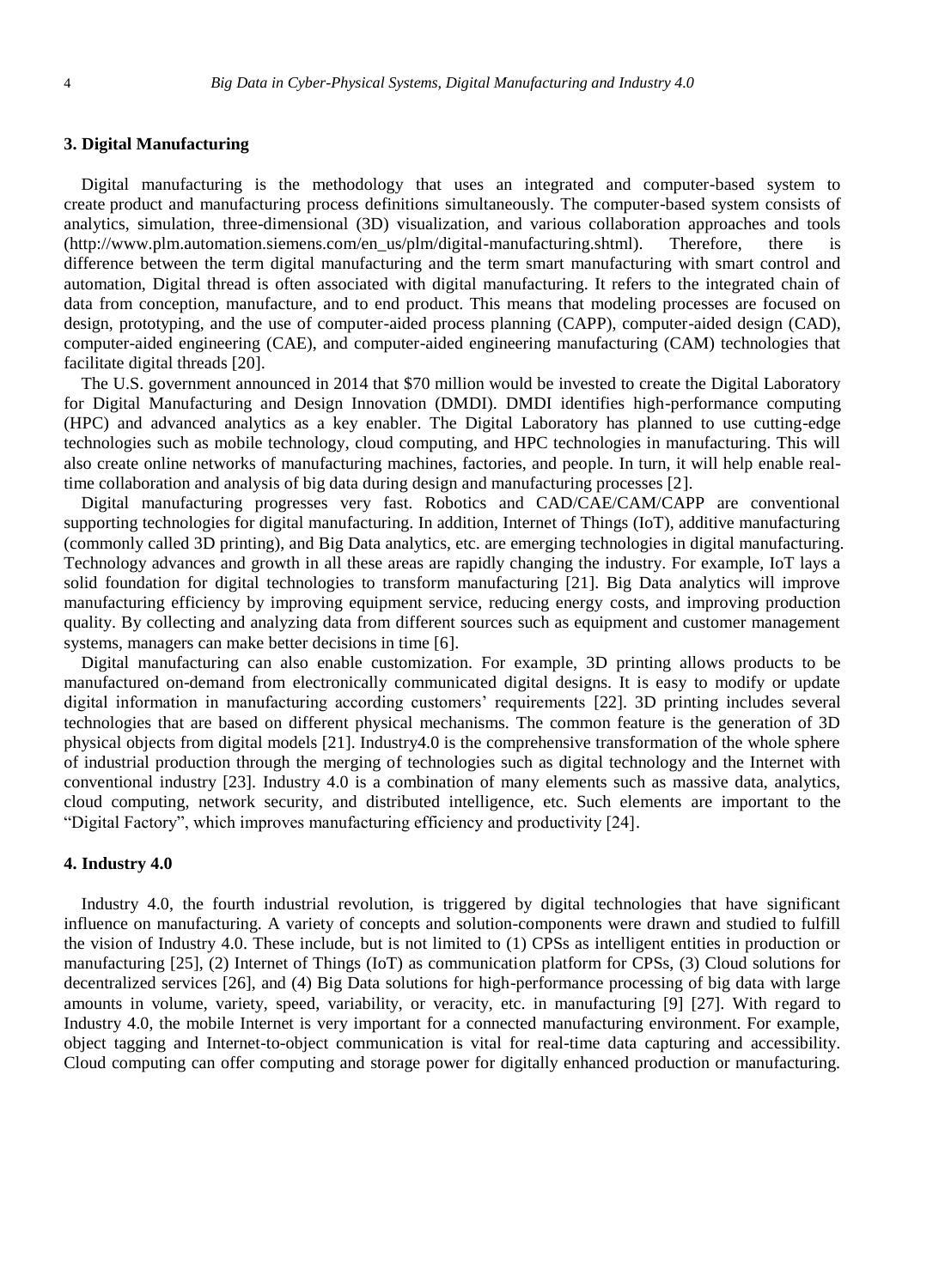M2M can be regarded as the integral technology of IoT. M2M communication allows for the automatic information exchange between CPSs that constitute the Industry 4.0 production environment [28].

The Industrial Internet, sometimes also referred to as the Industrial Internet of Things (IIoT), draws together fields such as M2M communication, machine learning, and Big Data analytics to collect data from machines, analyze it, and use it to adjust operations. Visual computing is an important technology in the Industry 4.0 and IIoT initiatives to design and fulfill smart and cognitive behavior in manufacturing [4]. A key approach of Industry 4.0 is to equip future products and production systems with embedded systems as a basis for smart sensor and smart actuators that enable communication and intelligent operation control. Industry4.0 uses the ability of cyber-physical systems to provide communication and intelligence for smart systems [15]. Industry 4.0 can offer the following advantages [29]:

- More flexibility: Networks enable business processes to be structured more dynamically. Production procedures react more flexibly to changes in demand.
- Reduce lead times: Seamless data collection allows the rapid use of production-relevant data and information for near-term decision-making, and therefore reduces lead times for innovations in the market.
- Adapting to customer demands with small batch sizes: Industry 4.0 enables the incorporation of individual customer-specific criteria concerning planning, configuration, ordering, design, production, and operation. It also allows modifications in time.
- New offerings of downstream services: Industry 4.0 has the potential for high-performance services for the near-term evaluation of big data.

Industry 4.0 mainly depends on several innovative technologies and they are listed as follows [23]:

- Modelling, simulation, and virtualization in design and manufacturing.
- Information and communication technology (ICT) to digitize information and integrate various systems at all stages of product development and use.
- Network communications including wireless and Internet technologies that link machines, systems, work products, and people.
- Greater ICT-based support for human workers, including robots, intelligent tools, and augmented reality.
- Cyber-physical systems that use ICTs to monitor and control physical processes and systems. Embedded sensors and intelligent robots may be used.
- Collection of large quantities of data, their analysis, and exploitation through cloud computing and Big Data analytics.

Six design principles [8] for implementing Industry 4.0 are described in Table 2.

Table 2. Six Design Principles for Industry 4.0

| <b>Principles</b>    | <b>Descriptions</b>                                                                                      |  |  |  |  |  |
|----------------------|----------------------------------------------------------------------------------------------------------|--|--|--|--|--|
| Interoperability     | CPSs and humans are connected over the IoT and the IoS. All CPSs within a plant are able to              |  |  |  |  |  |
|                      | communicate with each other "through open nets and semantic descriptions".                               |  |  |  |  |  |
| Virtualization       | Sensor data are linked to simulation models and virtual plant models, creating a virtual copy of the     |  |  |  |  |  |
|                      | physical world. CPSs are able to monitor physical processes.                                             |  |  |  |  |  |
| Decentralization     | Plant decentralization means that devices like RFID tags "tell" machines what working steps are          |  |  |  |  |  |
|                      | necessary. Embedded computers enable CPSs to make decisions on their own.                                |  |  |  |  |  |
| Real-time capability | Real-time data collection and analysis should be performed so that a plant can react to the failure of a |  |  |  |  |  |
|                      | machine in time and reroute a work-in-process or products to another machine.                            |  |  |  |  |  |
| Service orientation  | The services of CPSs, humans, and companies are available over the IoS. All CPSs offer their             |  |  |  |  |  |
|                      | functionalities as an encapsulated web service.                                                          |  |  |  |  |  |
| Modularity           | Modular systems enable flexible adaption to changing demands by expanding or replacing individual        |  |  |  |  |  |
|                      | modules.                                                                                                 |  |  |  |  |  |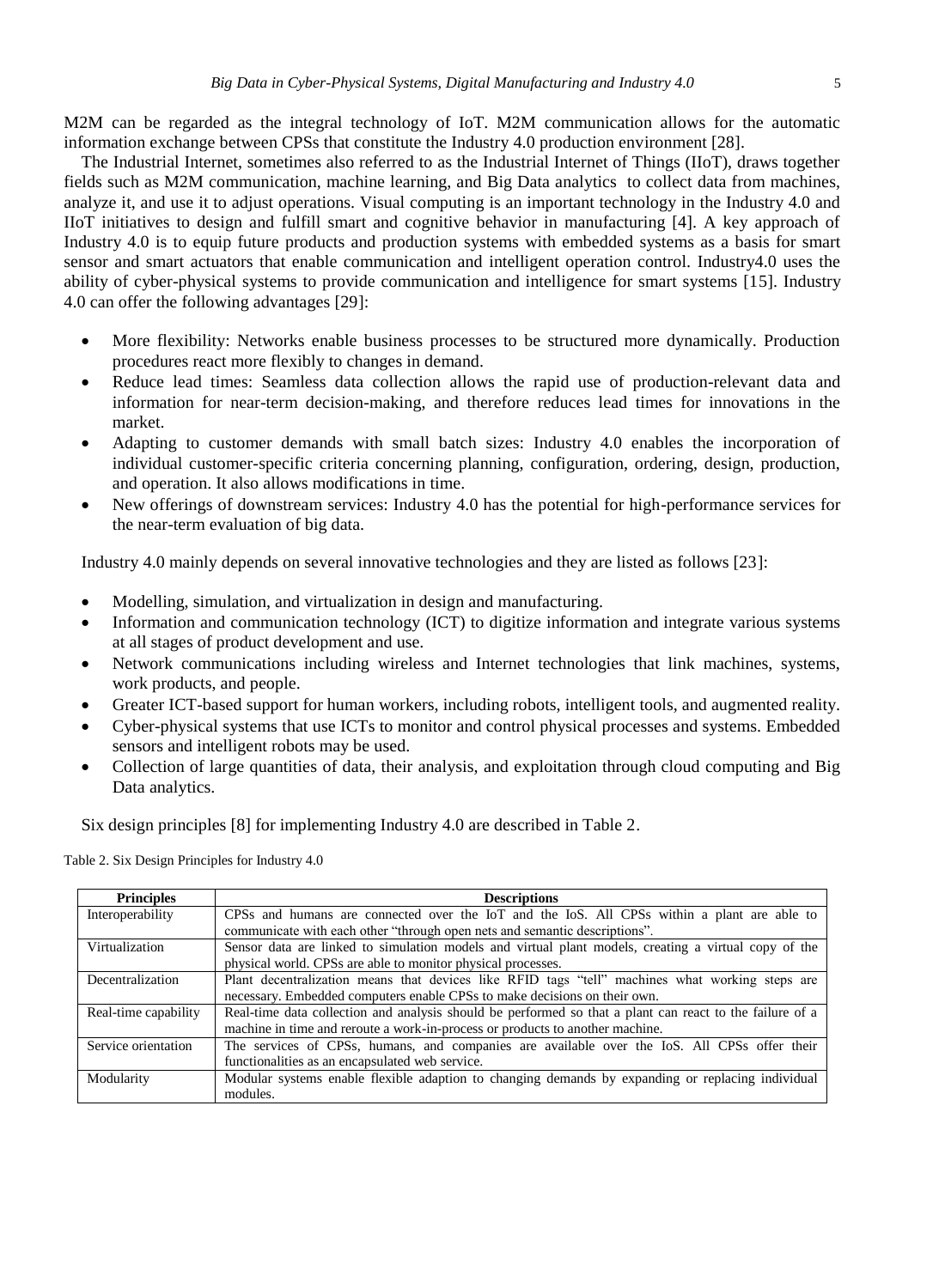Six design principles can be derived from some Industry 4.0 components, which is listed in Table 3 [8].

Table 3. Design Principles of Some Industry 4.0 Components

|                      | <b>Cyber-Physical</b><br><b>Systems</b> | <b>Internet of Things</b><br>(IoT) | <b>Internet of Services</b><br>(IoS) | <b>Smart</b><br>Factory |
|----------------------|-----------------------------------------|------------------------------------|--------------------------------------|-------------------------|
| Interoperability     |                                         |                                    |                                      |                         |
| Virtualization       |                                         |                                    |                                      |                         |
| Decentralization     |                                         |                                    |                                      |                         |
| Real-time capability |                                         |                                    |                                      |                         |
| Service orientation  |                                         |                                    |                                      |                         |
| Modularity           |                                         |                                    |                                      |                         |

In Industry 4.0, companies can be integrated both horizontally and vertically so that data and information can be exchanged within the companies and beyond their walls [6]. While the implementation of Industry 4.0, companies should deal with the following factors [24]:

- Cloud Computing: It enables the processing of huge amount of data, and allows extensive simulations of different aspects in industrial operation.
- Global Database: Industry 4.0 relies on data/information sharing among logistics and production centers of companies.
- Automation: Automation systems based on Industry 4.0 link the physical world and the virtual information (often digital) environment by integrating information processing units with sensors/actuators.
- Networks: Industry 4.0 standards use TCP/IP, the most common Internet protocol, to link a lot of devices.

#### **5. Conclusions and Future Work**

A cyber-physical system (CPS) is the convergence of information, computation, communication, and control. Digital manufacturing can improve productivity in production processes as well as manufacturing planning. Four fundamental conceptual approaches of Industry 4.0 are: CPSs, Internet technology, components as information carriers, and holistic safety and security including privacy and knowledge protection. Big Data, CPSs, mobile computing, cloud computing, and Internet of the Things (IoT), etc. have great impacts on Industry 4.0. Cybersecurity in manufacturing, Big Data Analytics for heterogeneous data in manufacturing, and Big Data Analytics in real-time processing of sensor data or stream data generated in the manufacturing environment are important future research topics.

### **Acknowledgements**

The authors are very much thankful to the reviewers for their comments and suggestions to improve the quality of the manuscript.

### **References**

[1] J. Lee (2015). Recent Advances of Predictive Big Data Analytics and Industry 4.0 for Future Manufacturing and Service Innovation. Technical Report, University of Cincinnati, USA.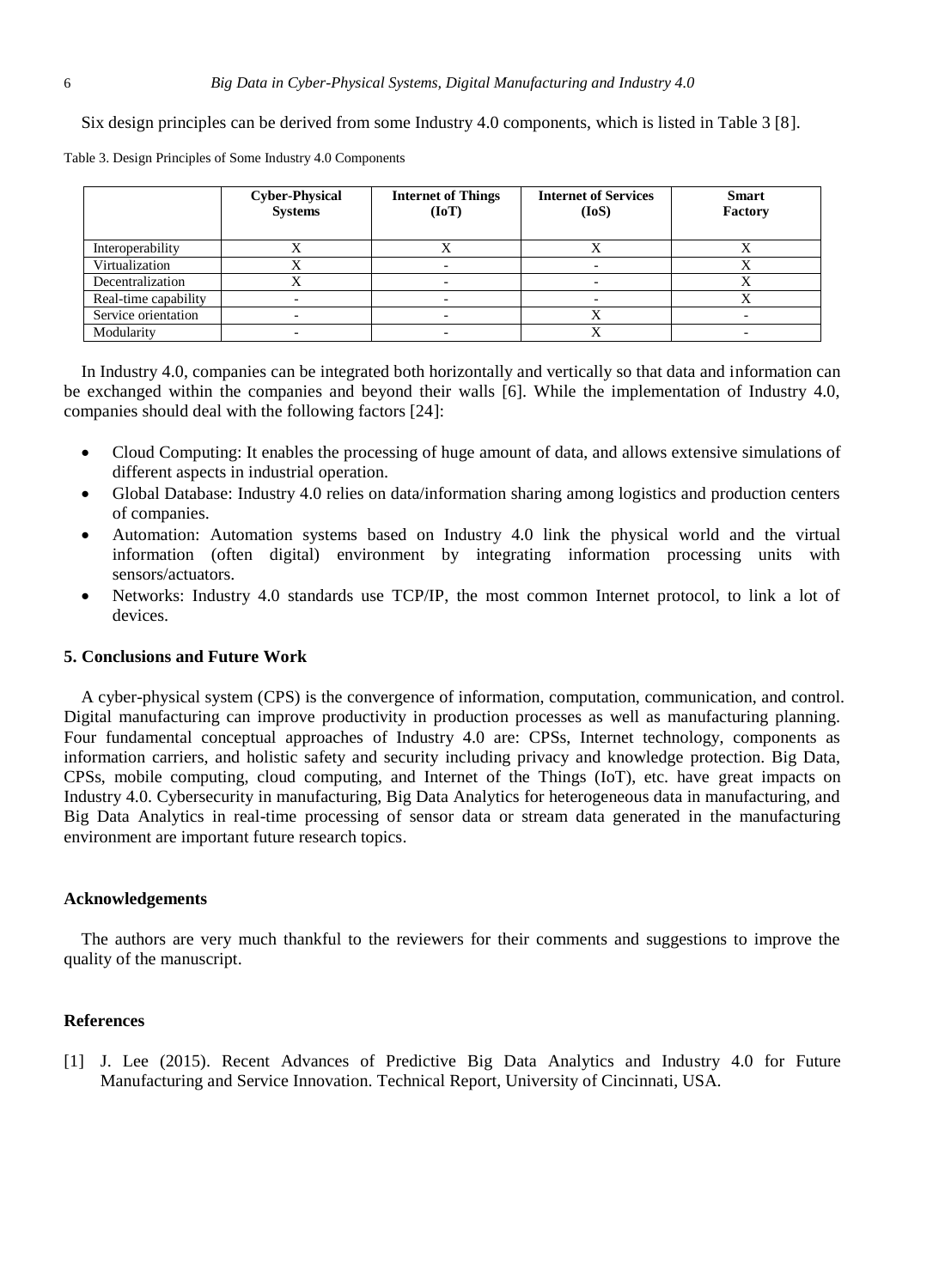- [2] A. Isakson, T. Peters, J. Harris, M. Malone (2014). U.S. Department of Defense Awards \$70 Million Grant to UI LABS-led Team. White Paper, UILAB, Chicago, IL, USA.
- [3] S. Mitra (2015). Digital Manufacturing POV. Technical Report, Hewlett-Packard Development Company, Feb 12.
- [4] A. Stork (2015). Visual Computing Challenges of Advanced Manufacturing and Industrie 4.0. *IEEE Computer Graphics and Applications*, March/April, 21-25.
- [5] M. Anne, M. Gobble (2014). News and Analysis of the Global Innovation Scene. *Research Technology Management*, November/December, 2-3.
- [6] Audio-Tech Business Book Summaries, Inc. (2015). Industry 4.0 and the U.S. Manufacturing Renaissance. *Trends E-Magazine*, June, 4-10.
- [7] S. Schabus and J. Scholz (2015). Geographic Information Science and Technology as Key Approach to Unveil the Potential of Industry 4.0. *ICINCO 2015 - 12th International Conference on Informatics in Control, Automation and Robotics*, 463-470.
- [8] M. Hermann, T. Pentek, B. Otto (2015). Design Principles for Industrie 4.0 Scenarios: A Literature Review. Working Paper, TU Dortmund University, [Germany](https://en.wikipedia.org/wiki/Germany), No. 1.
- [9] H. Kagermann, W. Wahlster, and J. Helbig (2013). Recommendations for implementing the strategic initiative Industrie 4.0. Final Report of the Industrie 4.0 Working Group, National Academy of Science and Engineering, Germany, April.
- [10] Beckhoff Automation GmbH (2013). PC-based Control The technological foundation for Industrie 4.0. Technical Report, November.
- [11] T. Nadeem (2013). Cyber Physical Systems Seminar, Dept. of Computer Science, Old Dominion University, USA, Spring.
- [12] J. Lee, B. Bagheri, H.-A. Kao (2015). A Cyber-Physical Systems architecture for Industry 4.0-based manufacturing systems. *Manufacturing Letters 3*, 18–23.
- [13] F. Schoenthaler, D. Augenstein, T. Karle (2015). Design and Governance of Collaborative Business Processes in Industry 4.0. *Proceedings of the Workshop on Cross-organizational and Cross-company BPM (XOC-BPM)* co-located with the *17th IEEE Conference on Business Informatics (CBI 2015),* Lisbon, Portugal, July 13, 1-8.
- [14] A. Kos, S. Toma, J. Salom, N. Trifunovic, M. Valero, and V. Milutinovic (2015). New Benchmarking Methodology and Programming Model for Big Data Processing. *International Journal of Distributed Sensor Networks*, Article ID 271752, 1-7. http://dx.doi.org/10.1155/2015/271752
- [15] I. R. Anderl (2014). Industrie 4.0 Advanced Engineering of Smart Products and Smart Production, Technological Innovations in the Product Development. *19th International Seminar on High Technology*, Piracicaba, Brasil, October 9th, 2014, 1-14.
- [16] J. Lee, H. D. Ardakani, S. Yang, B. Bagheri (2015). Industrial big data analytics and cyber-physical systems for future maintenance & service innovation. *The Fourth International Conference on Throughlife Engineering Services, Procedia CIRP*, 38, 3-7.
- [17] H.-A. Kao, W. Jin, D. Siegel and J. Lee (2015). A Cyber Physical Interface for Automation Systems-Methodology and Examples. *Machines*, 3, 93-106, doi: 10.3390/machines3020093.
- [18] T. Hunter, T. Das, M. Zaharia, P. Addeel, A. M. Bayen (2012). Large Scale Estimation in Cyber-physical Systems Using Streaming Data: a Case Study with Smartphone, Traces. arXiv.org, 1212.3393v1.
- [19] [http://www.manufacturing.gov/docs/DMDI\\_overview.pdf](http://www.manufacturing.gov/docs/DMDI_overview.pdf)
- [20] [https://smartmanufacturingcoalition.org/sites/default/files/nst-smlc-workshopb](https://smartmanufacturingcoalition.org/sites/default/files/nst-smlc-workshop)ackground.pdf
- [21] IBM Corporation (2015). The digital overhaul: Rethinking manufacturing in the digital age, Technical Report, May.
- [22] [http://energy.gov/sites/prod/files/2015/02/f19/QTR%20Ch8%20-%20Smart%20%20](http://energy.gov/sites/prod/files/2015/02/f19/QTR%20Ch8%20-%20Smart) Manufacturing%20 TA%20Feb-13-2015.pdf
- [23] R. Davies (2015). Industry 4.0 Digitalization for productivity and growth," *European Parliamentary Research Service (EPRS)*, Briefing, 1-10.